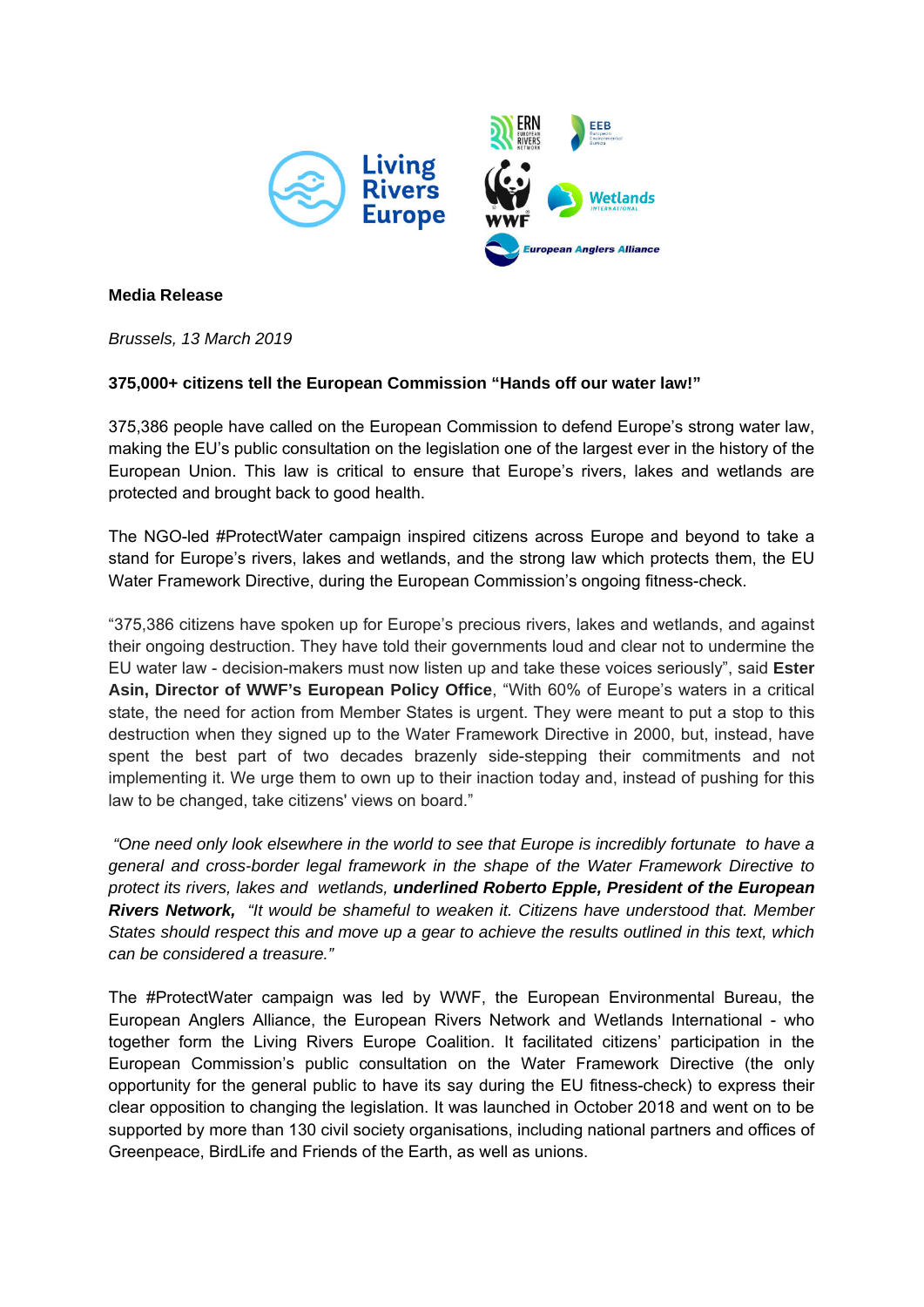

The EU's official analysis of the public consultation, which closed on 11 March, is likely to be published in the autumn of 2019, with the final decision on the future of the legislation expected by the first half of 2020. As Living Rivers Europe, we will be there every step of the way to ensure that the Water Framework Directive remains intact, and will continue to push for this visionary legislation to be fully implemented by Member States and enforced by the European Commission so that it that the vast majority of Europe's waters are returned to good health by 2027 (at the absolute latest).

### **Contact:**

Sophie Bauer, Communications Officer (Freshwater) WWF European Policy Office sbauer@wwf.eu +32 471 05 25 1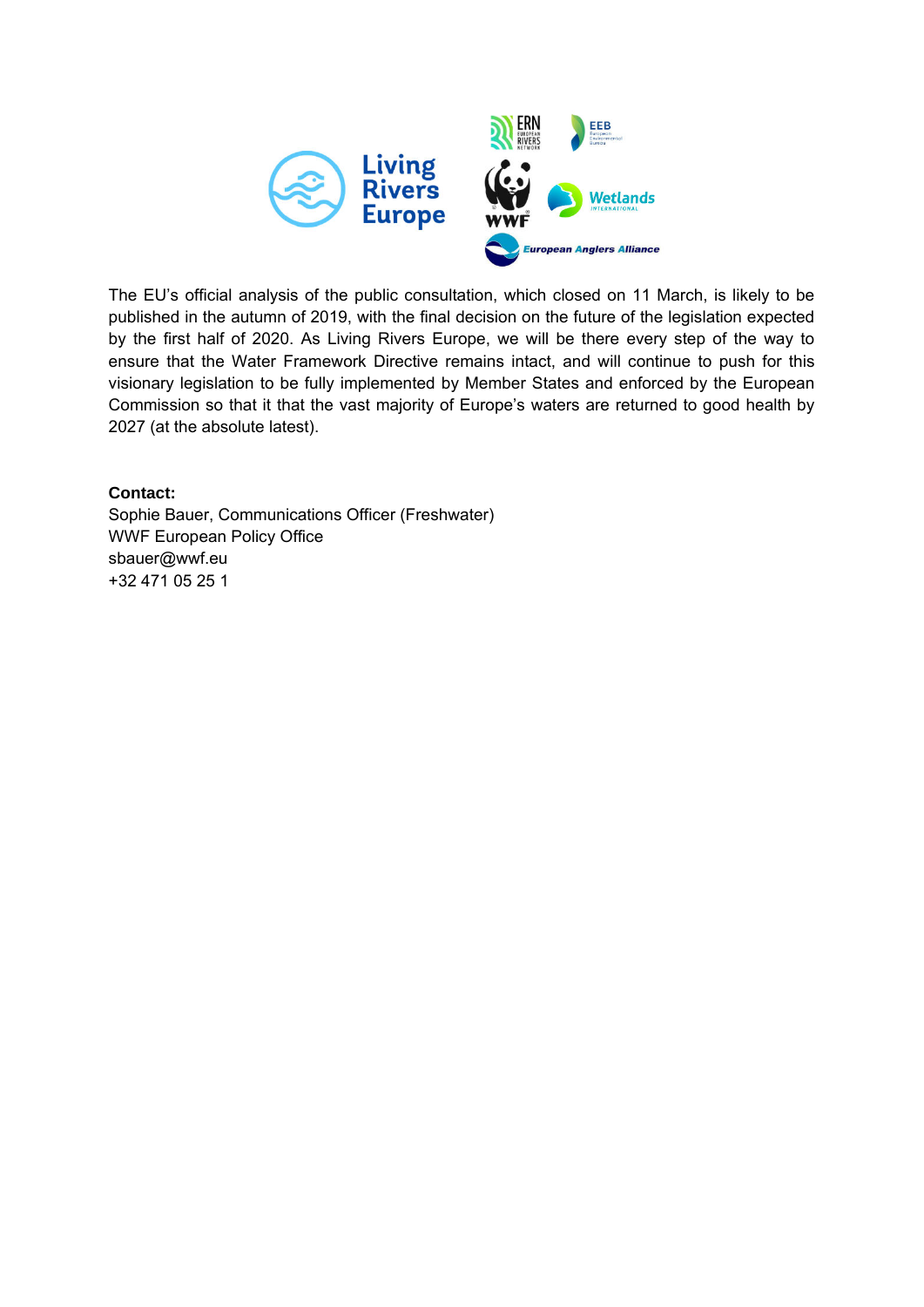

#### **Notes to the editor:**

### **About the state of water in Europe:**

- According to the European Environment Agency's 2018 report, *European waters: Assessment of status and pressures 2018*, only 40% of EU surface waters are currently healthy
- Implementation of EU water legislation has, on the whole, been poor and unambitious. The vast majority of Member States are continuing to use (and misuse) the various types of exemptions provided under the WFD. Indeed, the European Commission's latest reports on implementation of the Water Framework Directive and Floods Directive showed that around half of Europe's water bodies (surface and groundwater) are currently exemption.

# **About the #ProtectWater campaign:**

- The goal of #ProtectWater is simple: to defend the Water Framework Directive (WFD) and in doing so, protect Europe's rivers, lakes, groundwater and wetlands, and the wildlife they house, for generations to come.
- The campaign was led by Living Rivers Europe (WWF's European network, the European Anglers Alliance, European Environmental Bureau, European Rivers Network, and Wetlands International), who together represent a movement of over 40 million people across Europe.
- 130+ civil society groups went on to support the campaign
- The campaign allowed anyone to easily take part in the European Commission's public consultation on the evaluation of EU water policy, which includes the WFD.
- By filling in the e-action's form (available on www.livingrivers.eu as well as individual organisations' websites), individuals could quickly and easily send the suggested response to the public consultation to the European Commission on their behalf.
- For more information, please visit www.livingrivers.eu

# **About the EU Water Framework Directive (WFD):**

- The WFD is one of the EU's most progressive pieces of environmental legislation. It requires the protection, enhancement and restoration of our rivers, wetlands, lakes and coastal waters.
- Under the WFD, EU governments have committed to ensure no deterioration and achieve good status for the vast majority of all water bodies by 2015, and at the very latest by 2027.
- The WFD is currently undergoing its standard review in the form of a 'fitness check'. Every piece of EU legislation goes through this process. The fitness check will look at